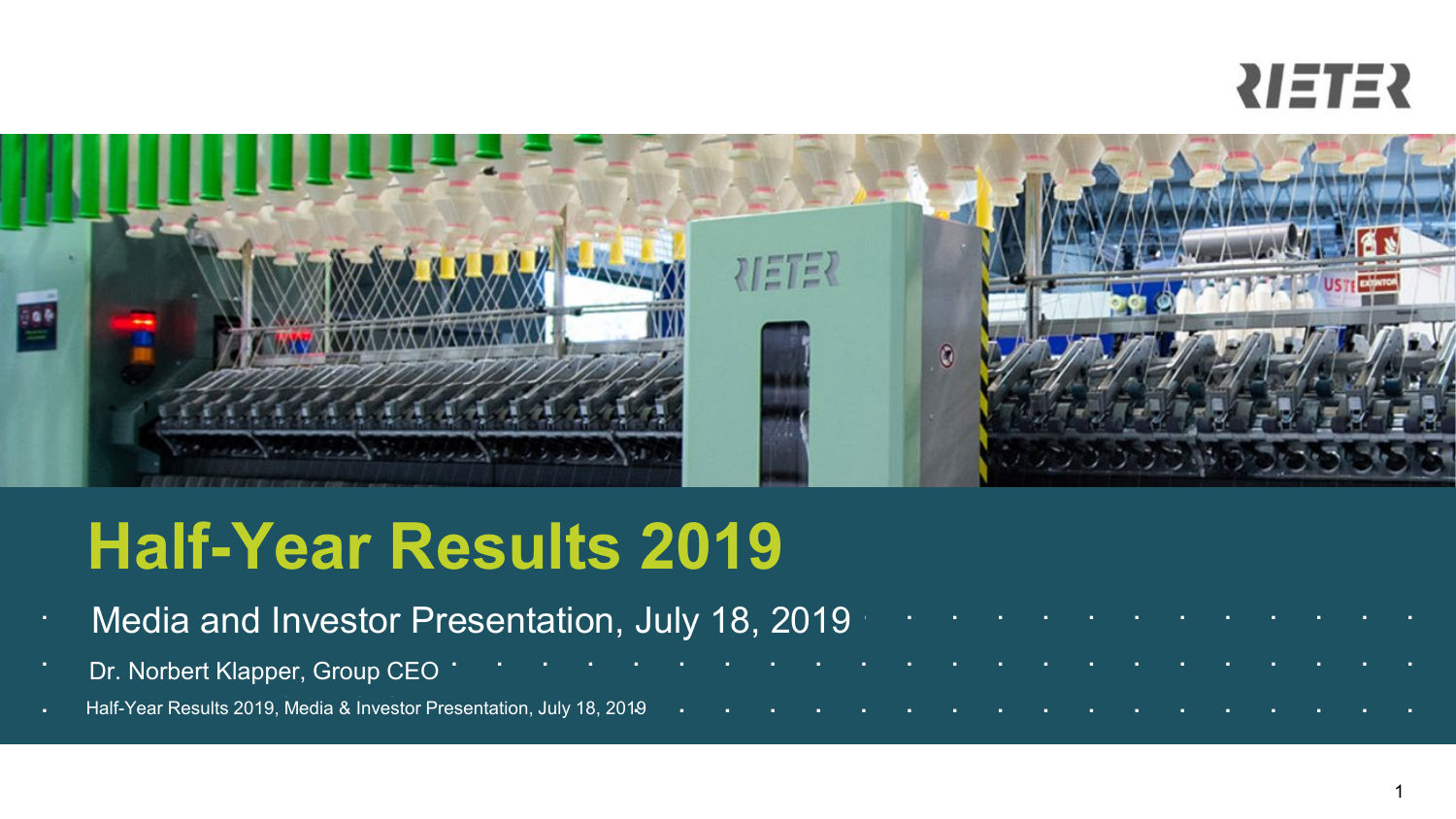First half of 2019 characterized by low demand in the new machinery business

- Order Intake in the first half of 2019 amounted to CHF 378.3 million, 26% below the previous year period
- At CHF 416.1 million, sales were 19% down on the previous year period
- EBIT of CHF -1.2 million and net profit of CHF -3.8 million
- Implementation of cost-cutting measures proceeding according to plan
- Innovations successfully launched at ITMA 2019 in Barcelona
- Major order from Egypt signed worth around CHF 180 million
- Completion of real estate sale in Ingolstadt (Germany) expected in the third quarter 2019
- Outlook unchanged compared to spring 2019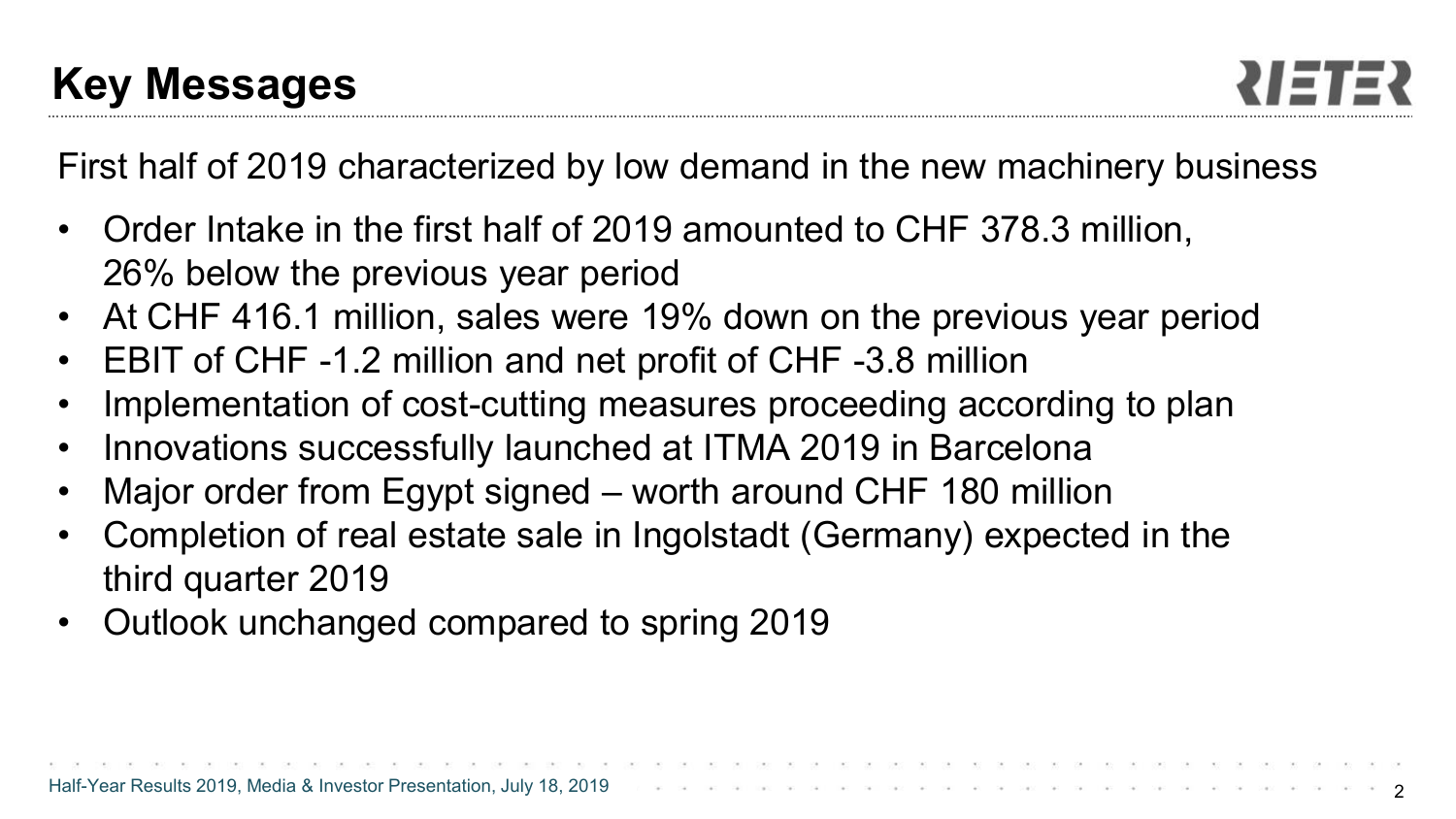## **Sales by Regions Half-Year 2019**



Growth in Vietnam, Pakistan and India, all other regions with lower sales

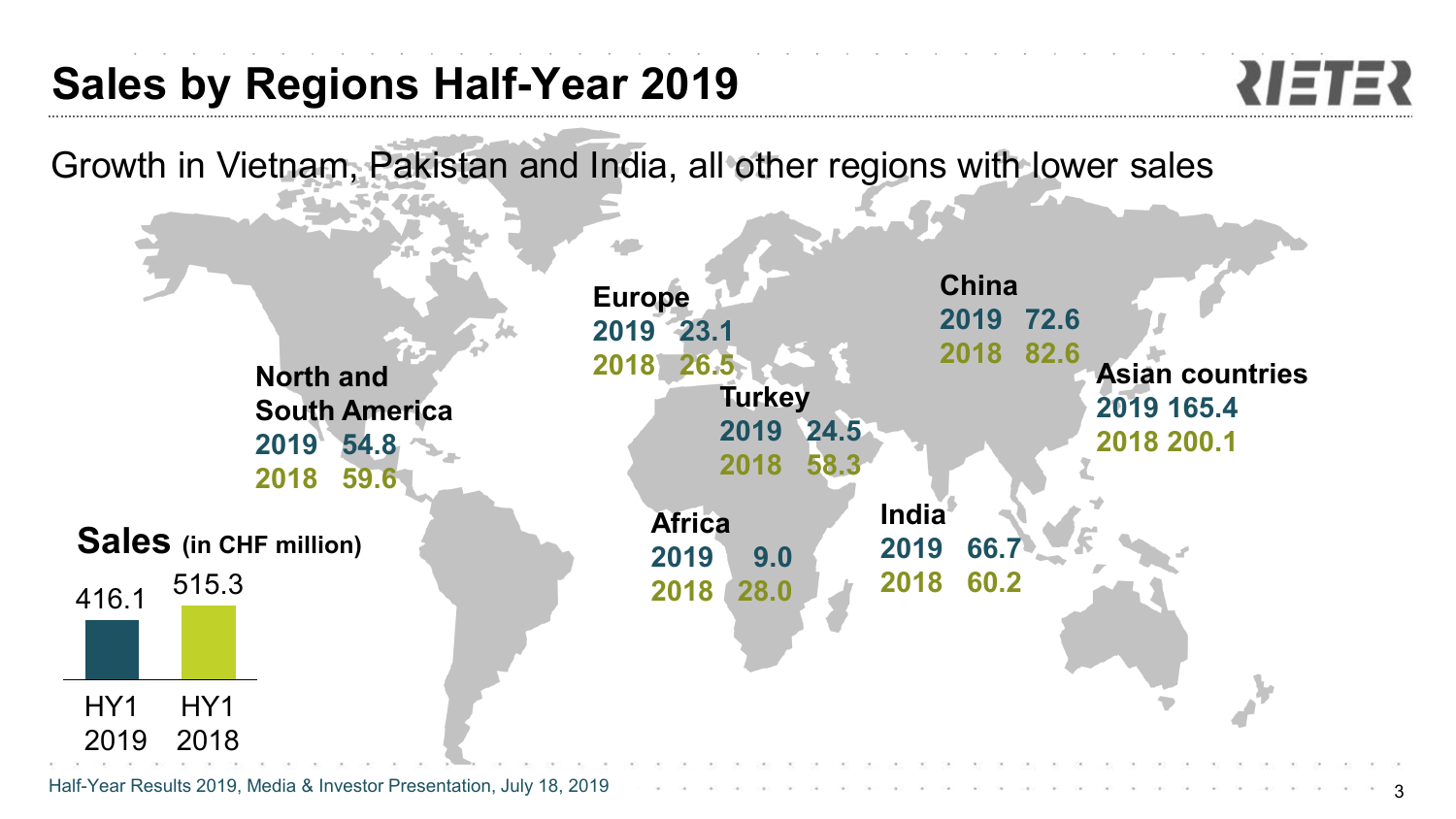## **Financial Highlights Half-Year 2019**



| CHF million<br><b>Order intake</b> | 378.3   | $-26%$            | Weak order intake in the new machinery business                    |
|------------------------------------|---------|-------------------|--------------------------------------------------------------------|
| <b>Sales</b>                       | 416.1   | $-19%$            | Consequence of low order intake since Q4 2018                      |
| <b>EBITDA</b>                      | 18.3    | 4.4%<br>margin    | Lower sales in new machinery business                              |
| <b>EBIT</b>                        | $-1.2$  | $-0.3%$<br>margin | Components delivered lower volumes to Machines &<br><b>Systems</b> |
| <b>Net profit</b>                  | $-3.8$  | $-0.9%$<br>margin | Capacity adjustment and cost reduction measures                    |
| <b>Free cash flow</b>              | $-23.4$ | $+60.8%$          | Seasonal increase in net working capital                           |
| <b>Net liquidity</b>               | 97.6    | 107%              | Strong cash position                                               |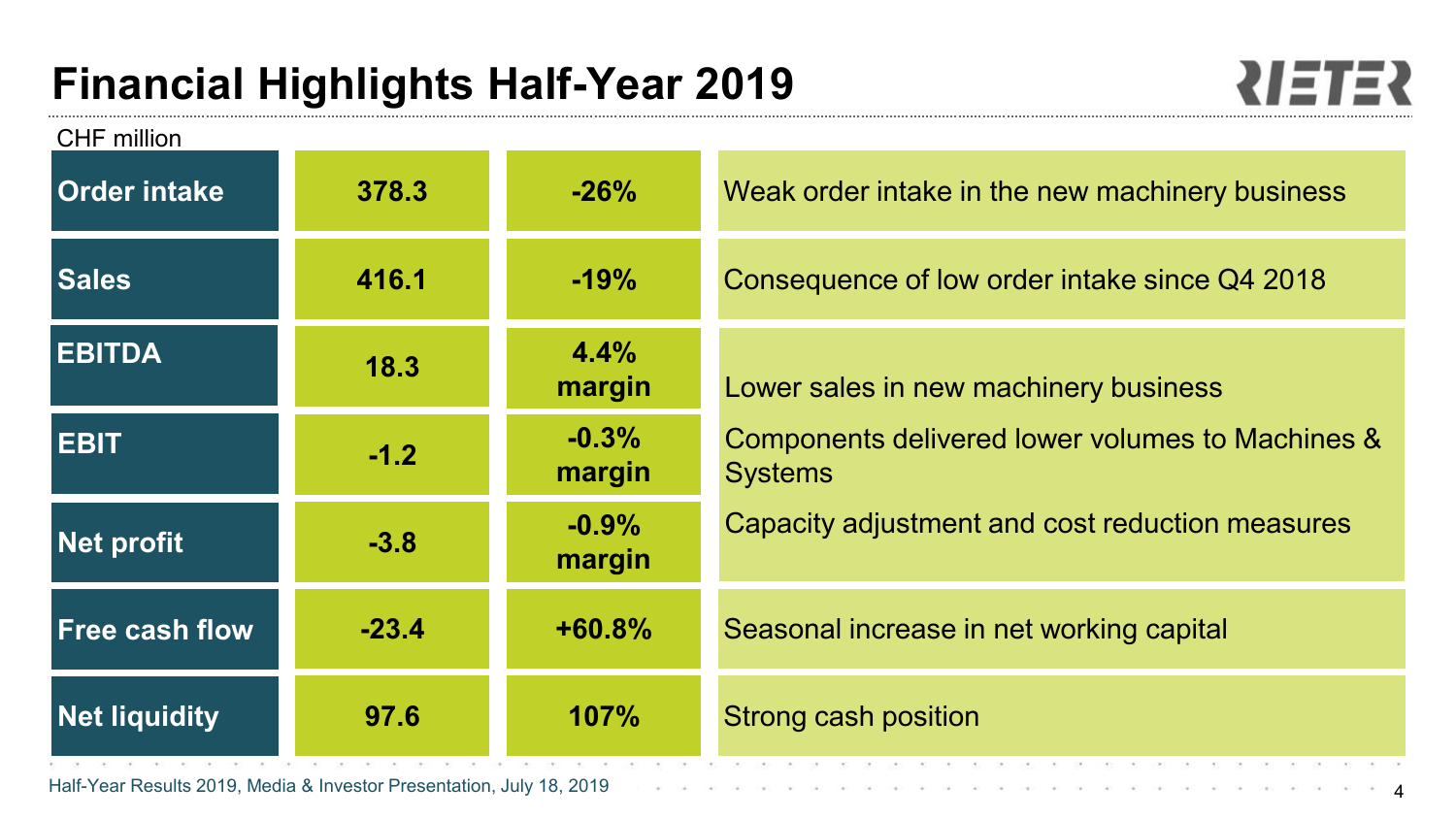## **Order Intake by Business Group**

CHF million



- **Machines & Systems**: Overcapacity in spinning mills, trade conflict US/China, political and economic uncertainties in major markets
- **Components**: Decline in business activities of SSM and Suessen, lower volumes supplied to Machines & Systems, business for wear and tear parts for spinning mills is running at a good level
- **After Sales**: Order intake lower mainly attributable to lack of installation volume, spare parts business for spinning mills at a good level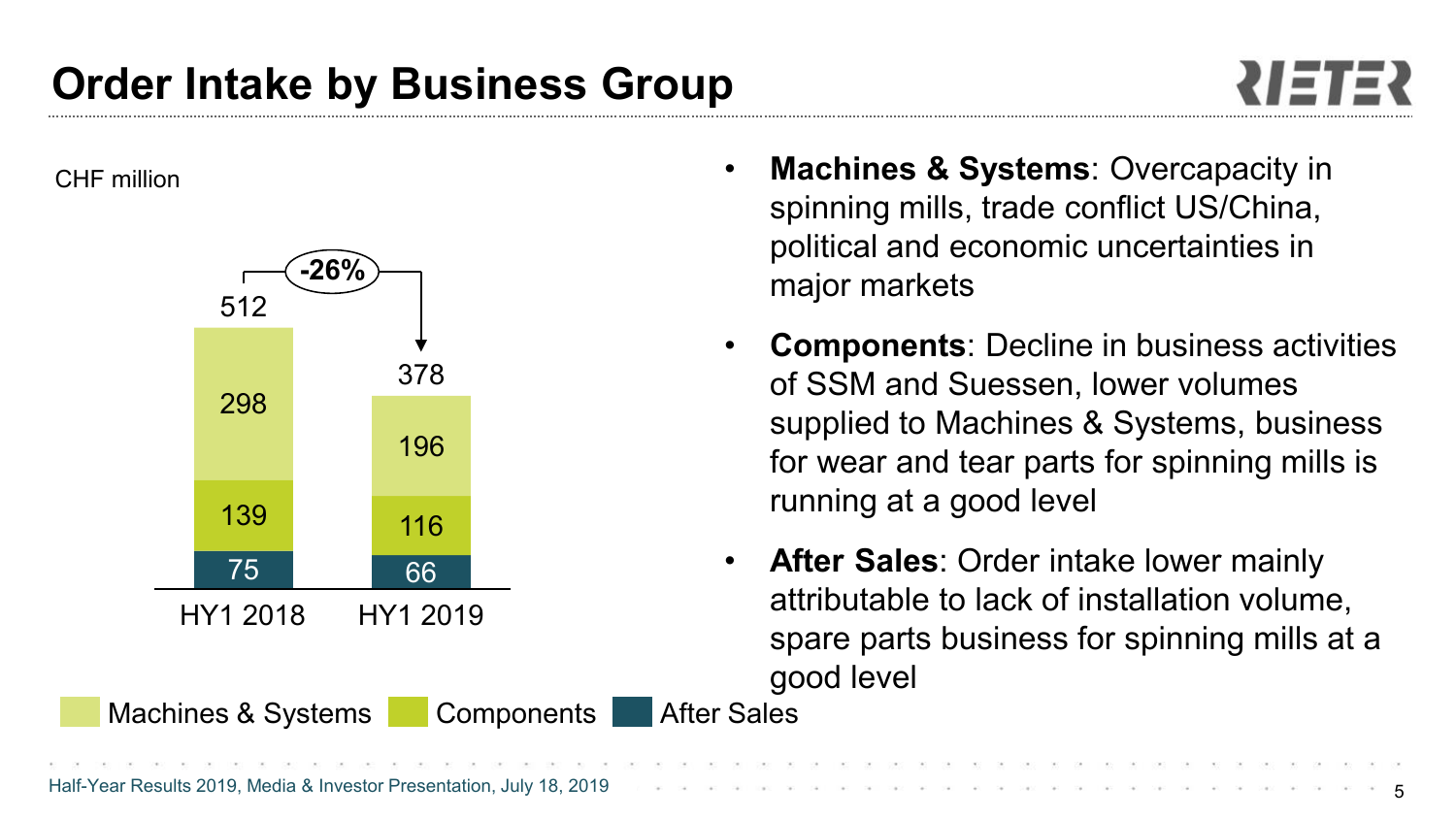### **Sales by Business Group**



CHF million



- **Machines & Systems**: Low order intake since Q4 2018
- **Components**: Decline related, in particular, to the business activities of SSM and Suessen, wear and tear parts business for spinning mills at a good level
- **After Sales**: Installation volume and spare parts business at a good level

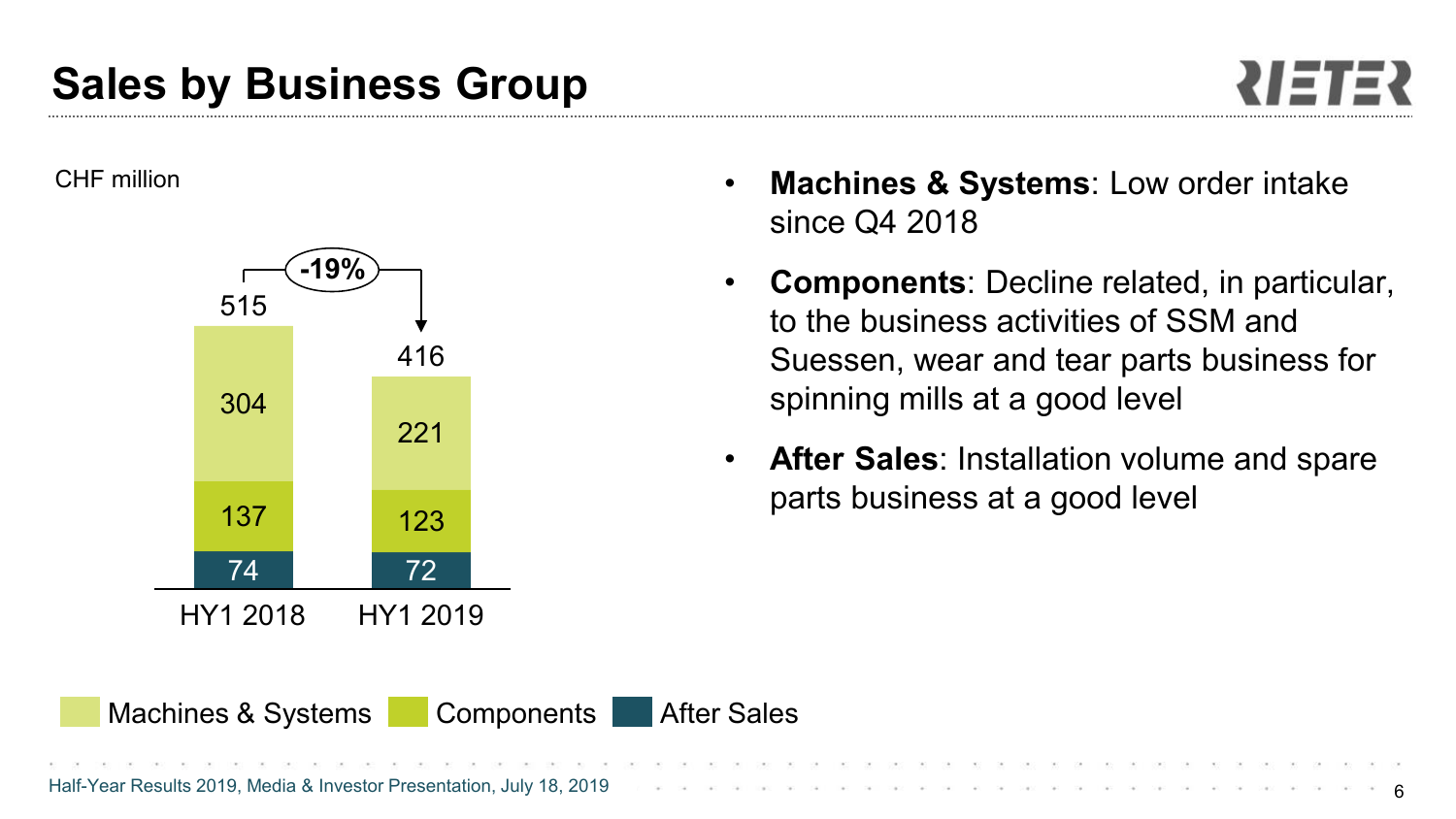

| <b>CHF</b> million            | <b>HY1 2019</b> | <b>HY1 2018</b> | <b>Comments</b>                                                                                      |  |  |  |  |  |  |  |
|-------------------------------|-----------------|-----------------|------------------------------------------------------------------------------------------------------|--|--|--|--|--|--|--|
| <b>Machines &amp; Systems</b> | $-23.8$         | $-14.8$         | Lower sales third, cost cutting measures                                                             |  |  |  |  |  |  |  |
| <b>Components</b>             | 6.4             | 19.2            | Lower sales third and lower volumes<br>delivered to Machines & Systems                               |  |  |  |  |  |  |  |
| <b>After Sales</b>            | 12.3            | 11.2            | Despite lower sales third                                                                            |  |  |  |  |  |  |  |
| Corporate/Others              | 3.9             | $-1.5$          | One-off effects                                                                                      |  |  |  |  |  |  |  |
| <b>Rieter Group</b>           | $-1.2$          | 14.1            |                                                                                                      |  |  |  |  |  |  |  |
| In % of sales                 | $-0.3%$         | 2.7%            | 2011 - 102 - 2012 - 2022 - 2022 - 2022 - 2022 - 2022 - 2022 - 2022 - 2022 - 2022 - 2022 - 2022 - 202 |  |  |  |  |  |  |  |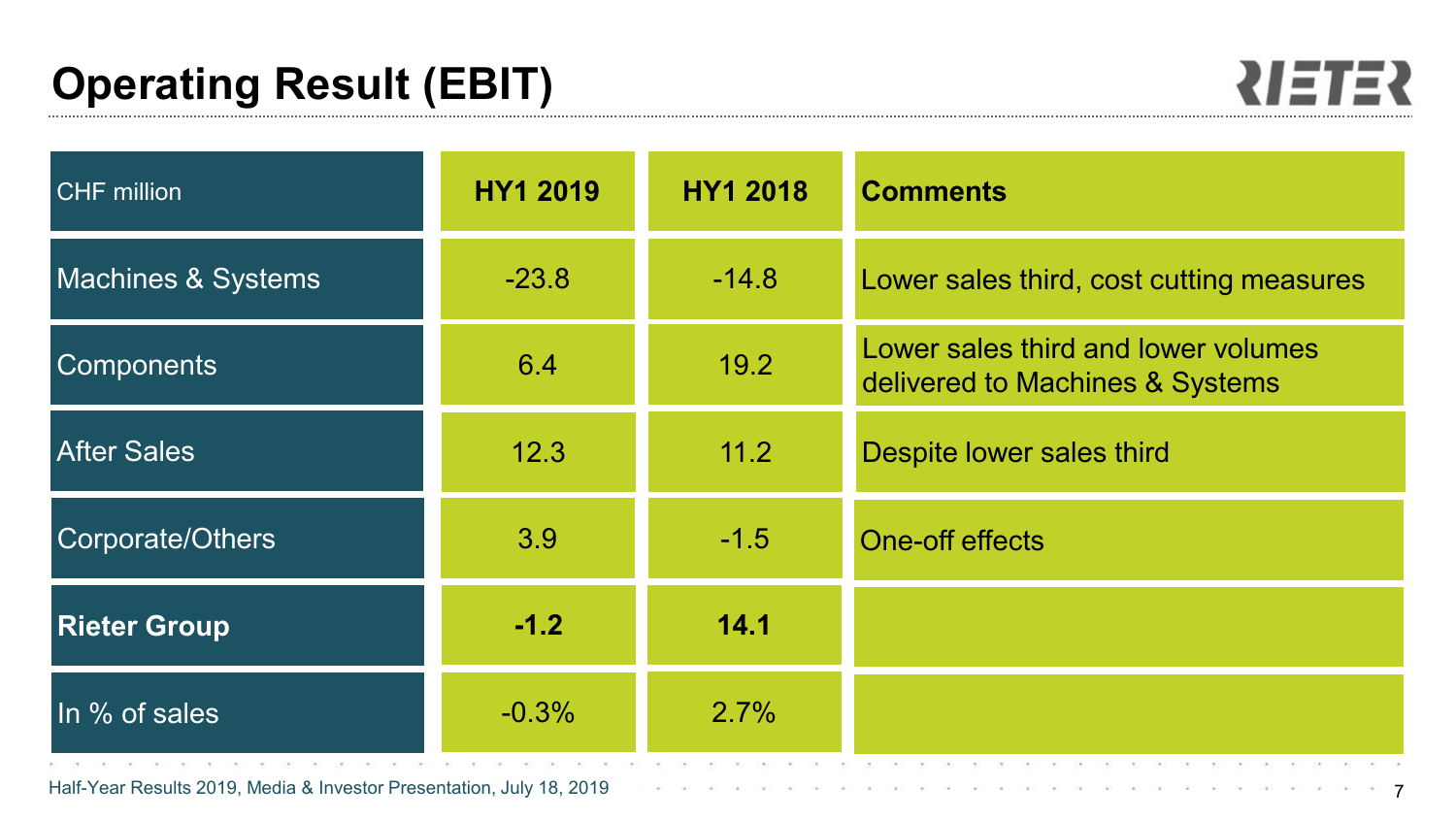# **Capacity Adjustments and Cost Reduction on Track**



- Stable gross margin at 27% despite significant lower volume (-19%)
- Reduction of selling, general and administrative expenses >10% (CHF 12.1 million)

8

• R&D at previous year's level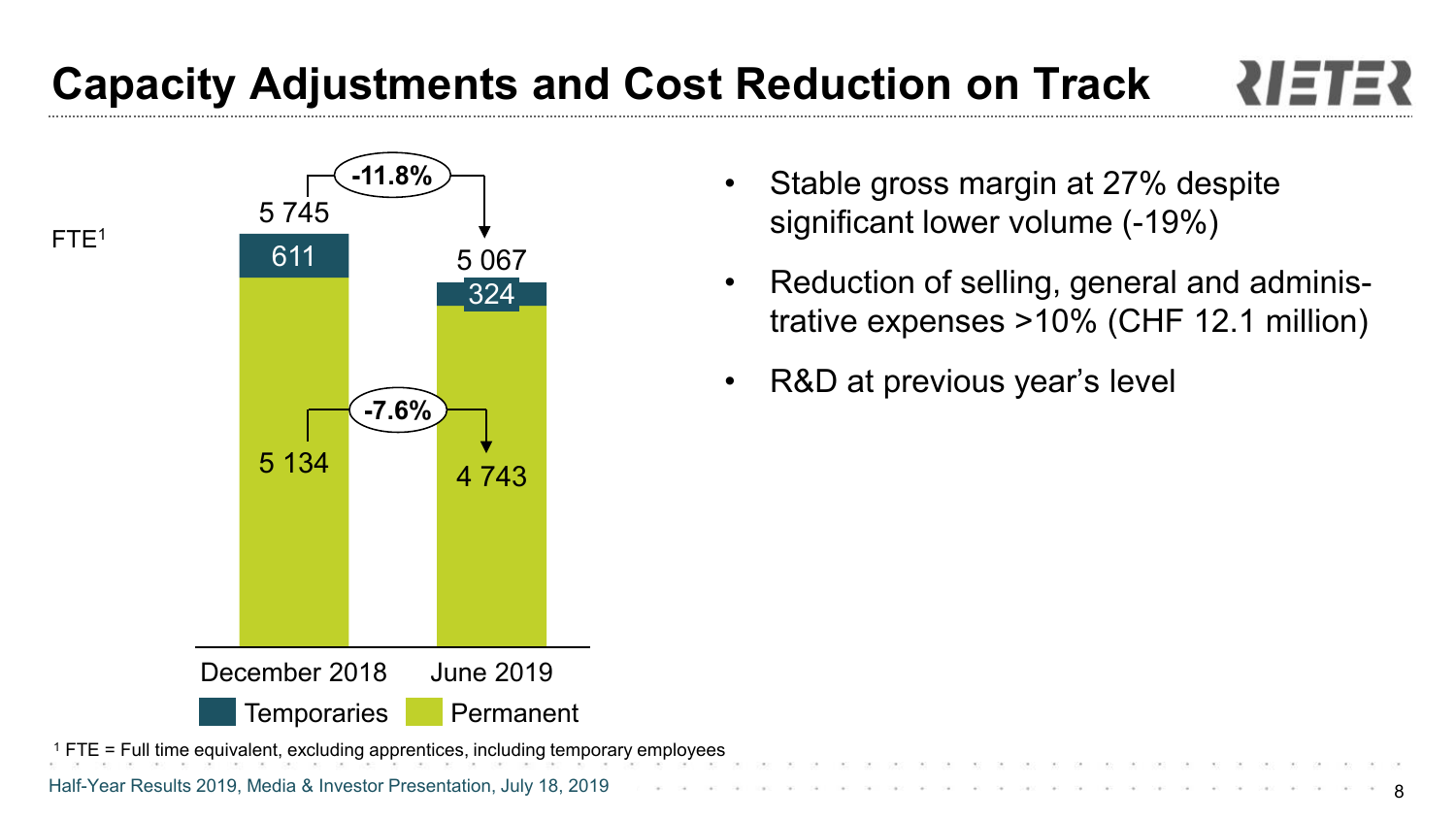### **Innovations at ITMA (1)**



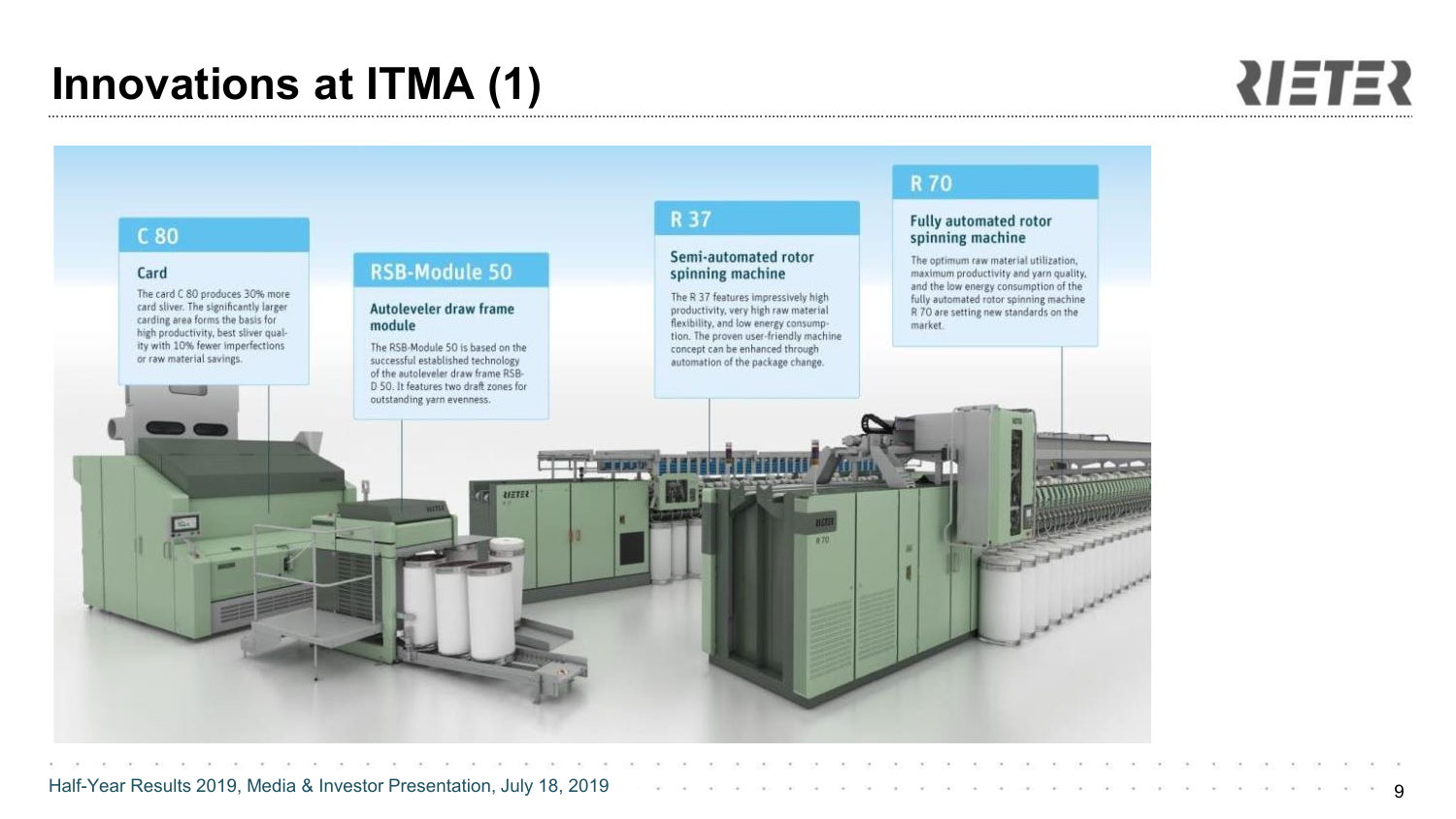#### **Innovations at ITMA (2)**

#### **RIETER**

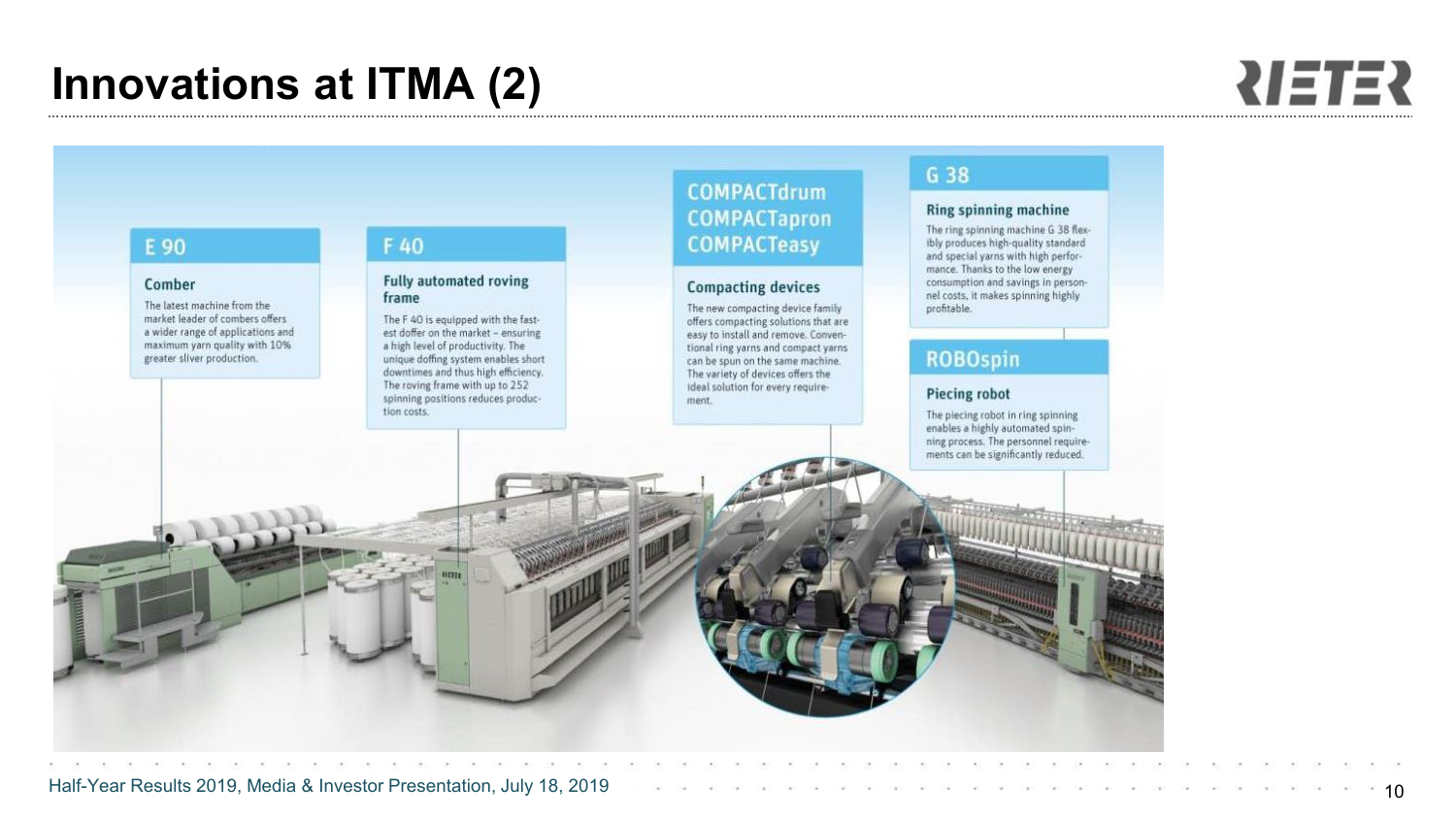#### Textile Industries Holding Company, Cairo (Egypt)

Large contract signed with Cotton &

- Total volume of approximately CHF 180 million
- Order intake expected in 2019, sales in 2020/2021

#### **Rieter Awarded Large Contract from Egypt**



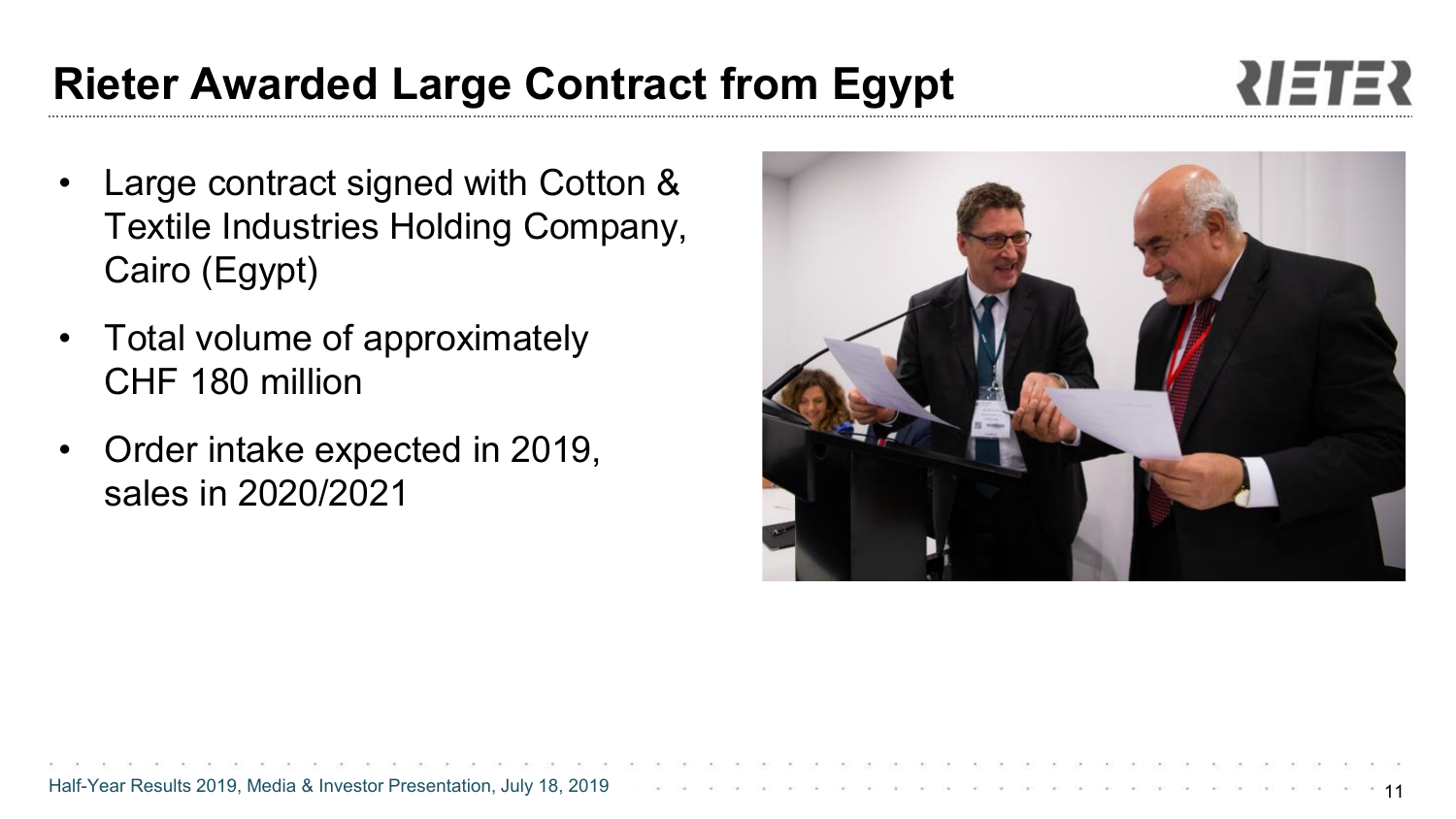#### • Closing of Ingolstadt real estate transaction expected in Q3 2019

• Extraordinary net profit contribution of EUR 60 million

### **Rieter Property in Ingolstadt/Germany**

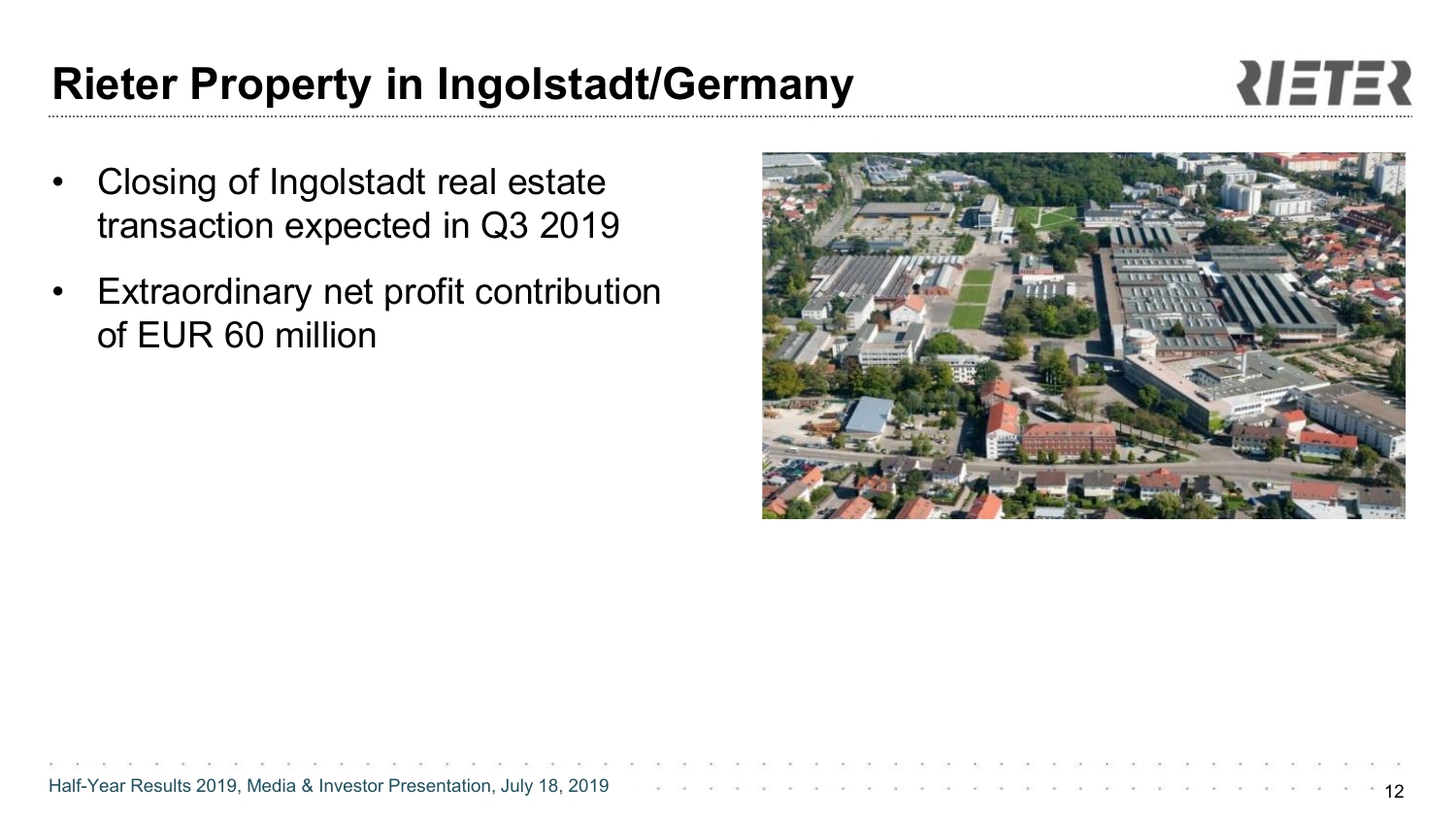Demand for new machinery remained at a low level in the first half of 2019. Rieter does not anticipate a significant upturn in the market in the second half year period.

For the full financial year 2019, compared to the previous year Rieter expects a significant decline in sales, EBIT and net profit (before extraordinary income from the sale of the real estate in Ingolstadt).

The cost-cutting measures introduced will continue to be implemented as planned.

Rieter is focusing on the successful market launch of the innovations which were presented and received positively by the customers at ITMA 2019 in Barcelona.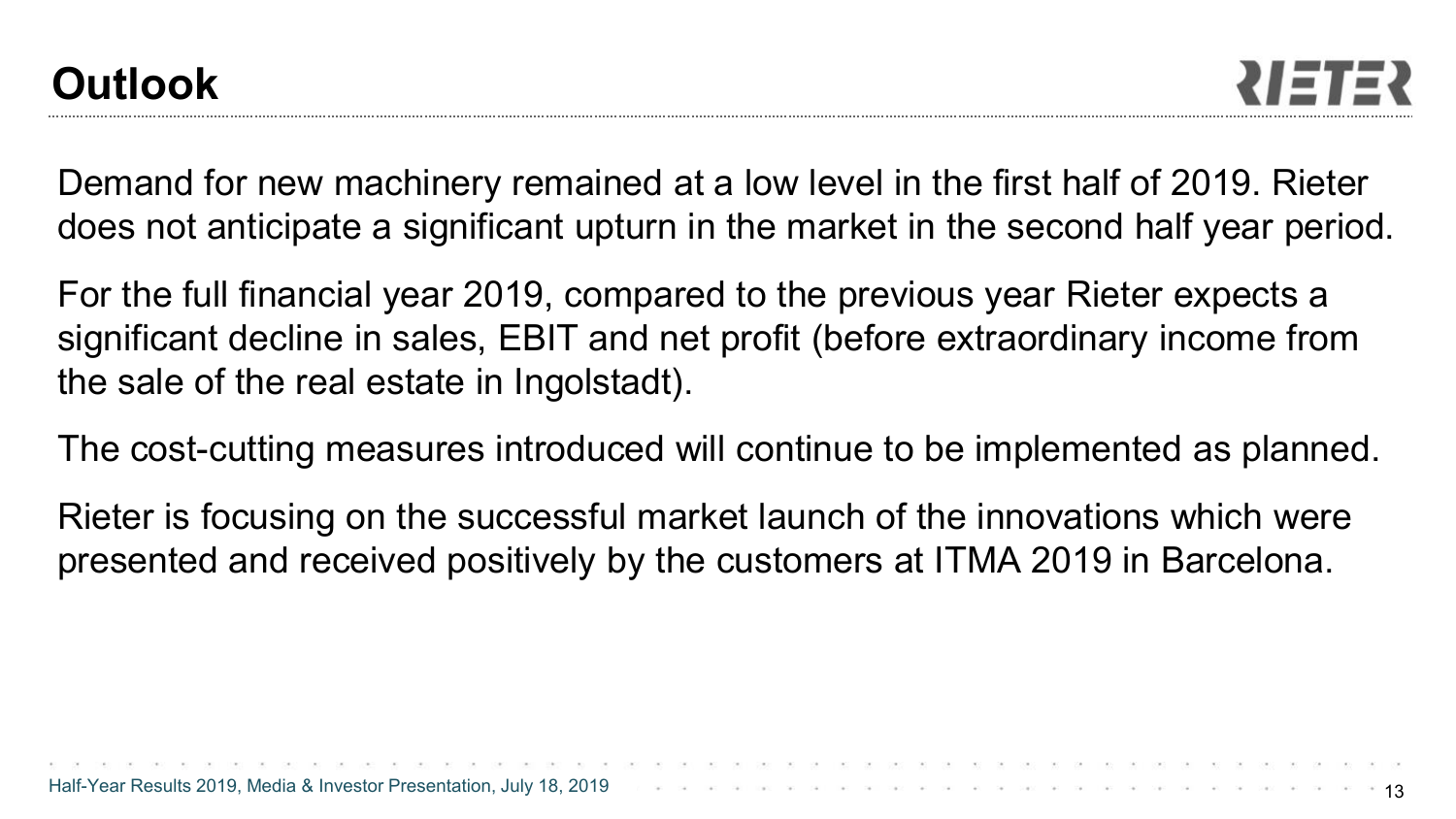Rieter is making great efforts to include accurate and up-to-date information in this document, however we make no representations or warranties, expressed or implied, as to the accuracy or completeness of the information provided in this document and we disclaim any liability whatsoever for the use of it.

The information provided in this document is not intended nor may be construed as an offer or solicitation for the purchase or disposal, trading or any transaction in any Rieter securities. Investors must not rely on this information for investment decisions.

All statements in this report which do not reflect historical facts are forecasts for the future which offer no guarantee whatsoever with respect to future performance; they embody risks and uncertainties which include – but are not confined to – future global economic conditions, exchange rates, legal provisions, market conditions, activities by competitors and other factors outside the company's control.

| Half-Year Results 2019, Media & Investor Presentation, July 18, 2019 |  |  |  |  |  |  |  |  |  |  |  |
|----------------------------------------------------------------------|--|--|--|--|--|--|--|--|--|--|--|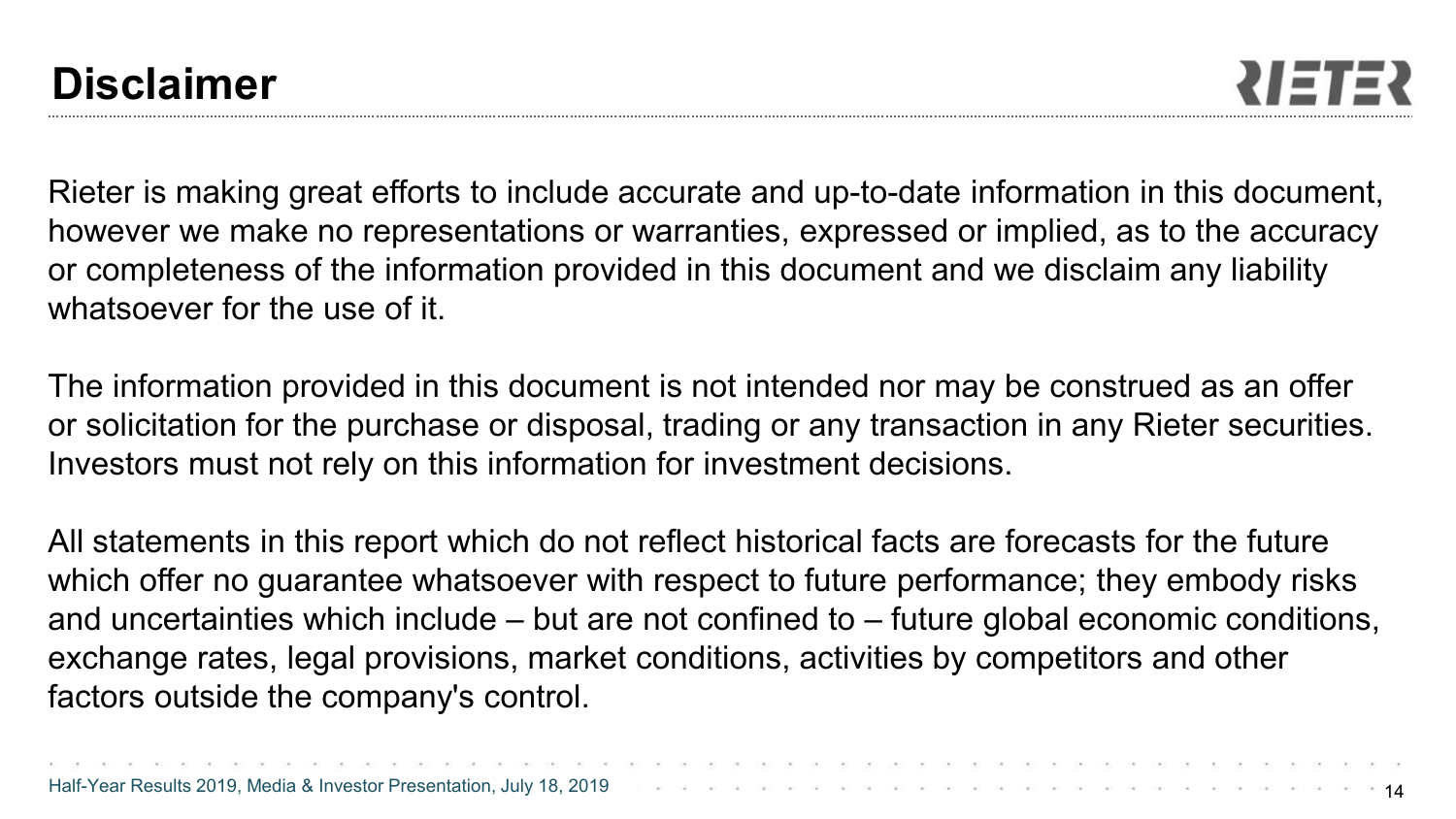### **Appendix**





Half-Year Results 2019, Media & Investor Presentation, July 18, 2019 **19 and 19 and 19 and 19 and 19 and 19 and 1**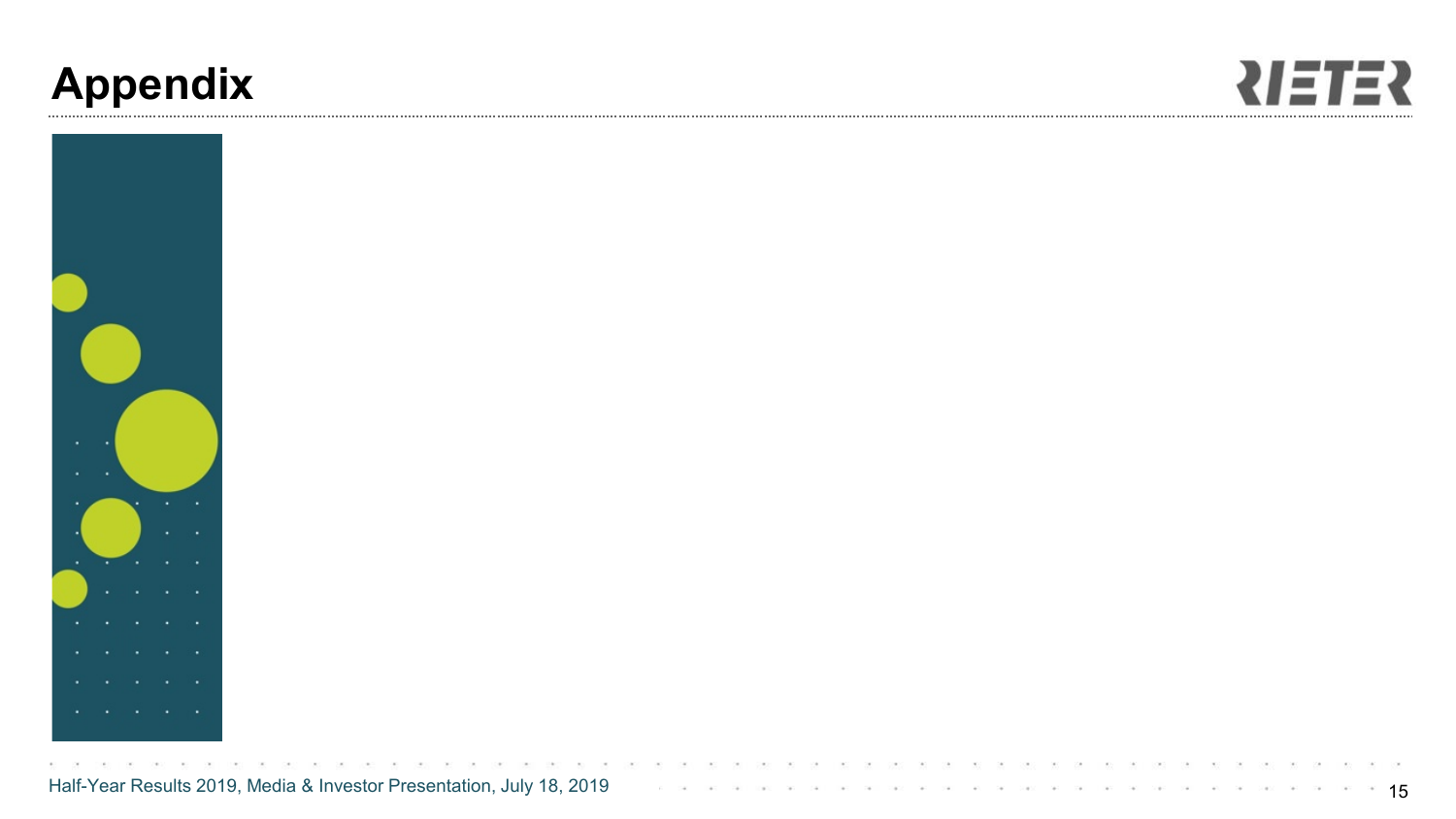# 



**Michael Pieper** Member of the BoD **Bernhard Jucker** Chairman of the BoD Chairman of the SC Member of the NC/RC

**Peter Spuhler** Member of the BoD Member of the SC

**This E. Schneider**

Vice Chairman of the BoD Chairman of the NC/RC

**Hans-Peter Schwald**  Member of the BoD Member of the AC/NC/RC

> **Roger Baillod** Member of the BoD Chairman of the AC

**Carl Illi** Member of the BoD Member of the AC/SC

> **Luc Tack** Member of the BoD Member of the SC

Board of Directors (BoD), Audit Committee (AC), Nomination Committee (NC), Remuneration Committee (RC), Strategy Committee (SC)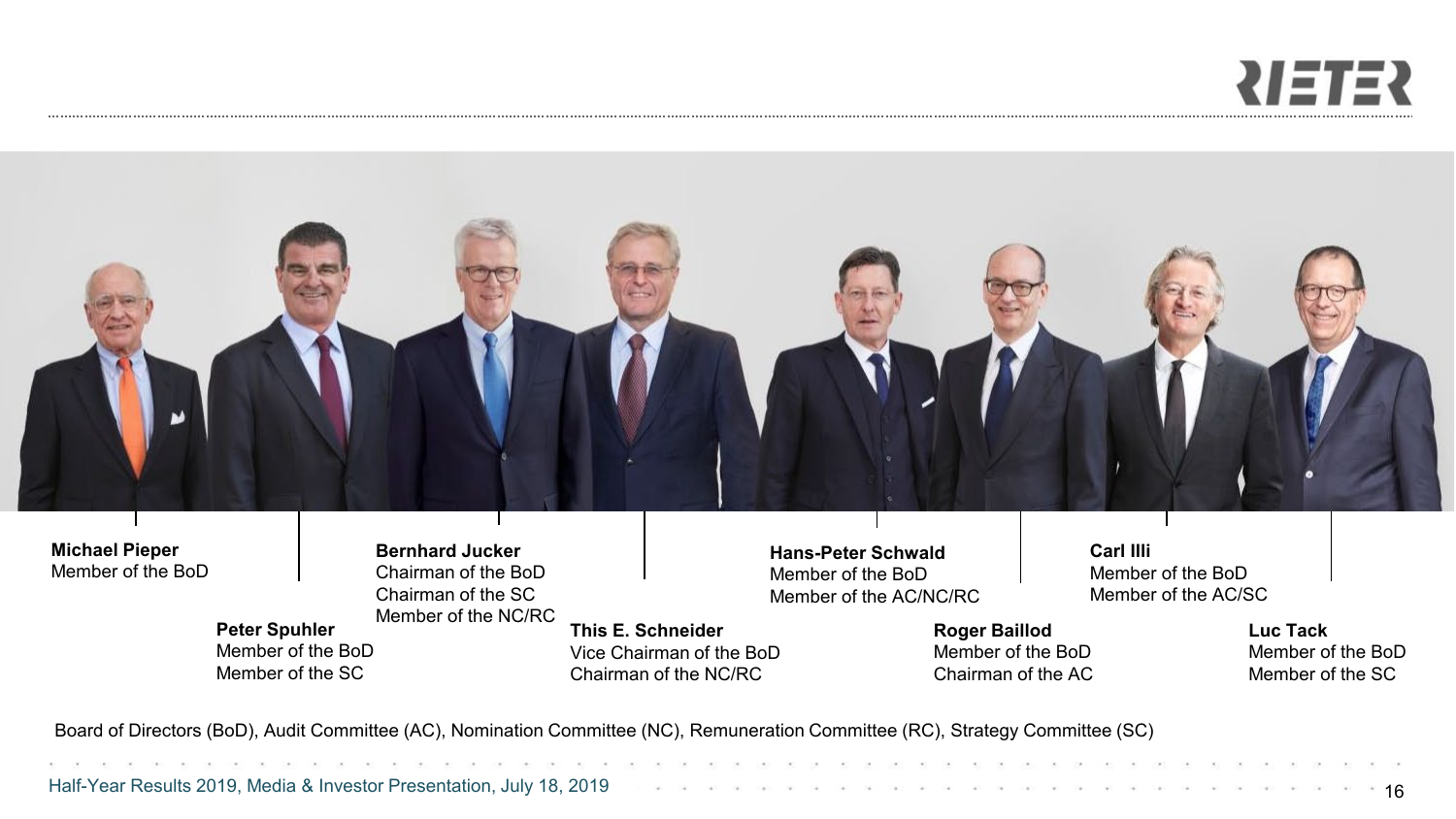#### **Group Executive Committee**





**Dr. Norbert Klapper** Chief Executive Officer



**Rico Randegger** Head Business Group After Sales



**Carsten Liske** Head Business Group Machines & Systems



**Kurt Ledermann** Chief Financial Officer



**Serge Entleitner** Head Business Group Components



**Thomas Anwander** General Counsel and Company Secretary

 $\sim$  2019, Media  $\sim$  Media  $\sim$  Investor Presentation, July 19, 2019,  $\sim$ Half-Year Results 2019, Media & Investor Presentation, July 18, 2019 17